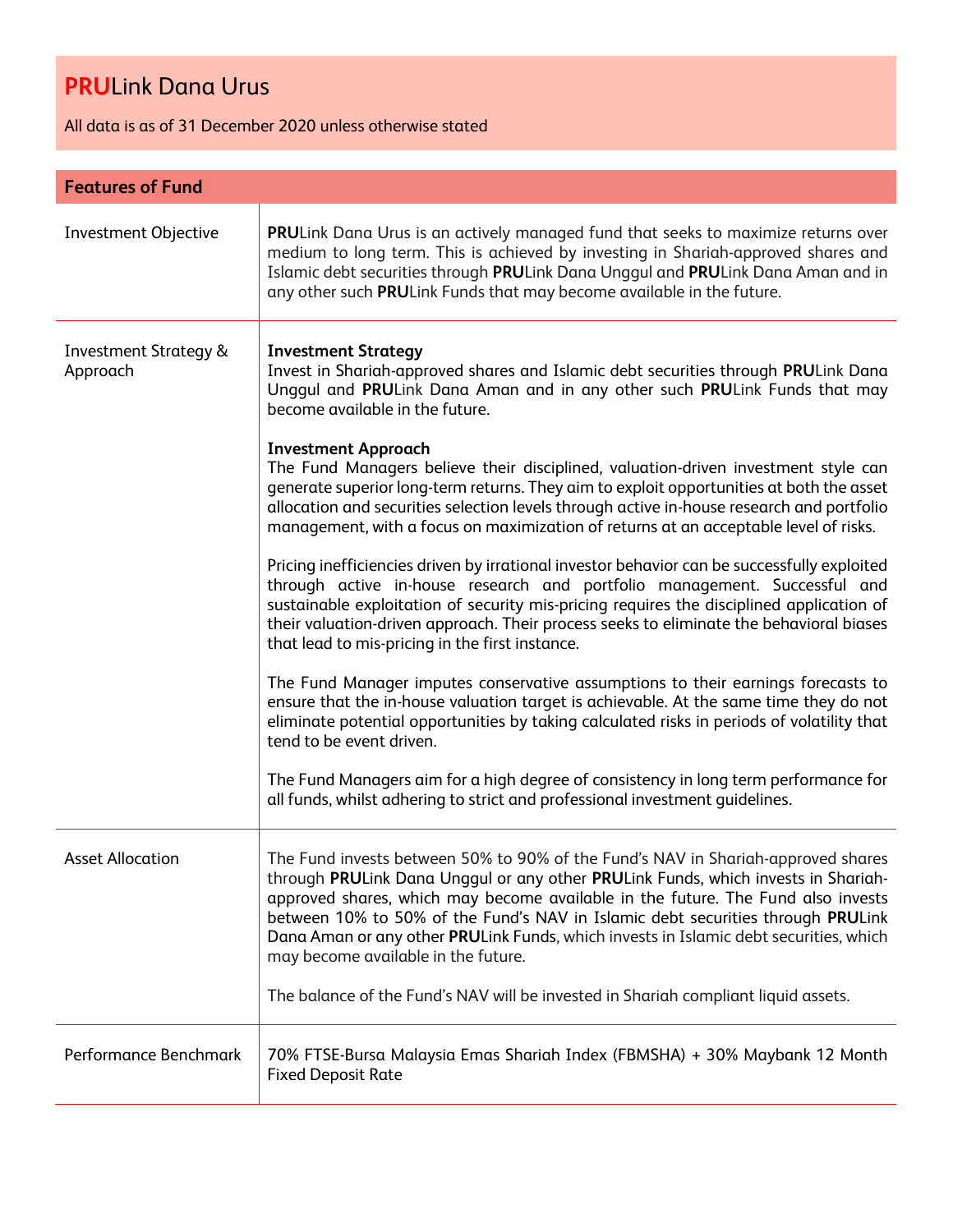All data is as of 31 December 2020 unless otherwise stated

|                     | For more information on benchmark kindly refer to www.bursamalaysia.com/market and<br>www.maybank2u.com.my |
|---------------------|------------------------------------------------------------------------------------------------------------|
| <b>Fund Manager</b> | Eastspring Al-Wara' Investments Berhad (860682-K)                                                          |

| <b>Fees &amp; Charges</b>        |            |  |
|----------------------------------|------------|--|
| <b>Fund Management</b><br>Charge | 1.50% p.a. |  |
| Other Charge, if any             | Nil        |  |

Although the funds invest in Shariah-approved securities, the Investment-Linked Insurance plan that utilizes these funds is not classified as a Shariah-compliant product.

### **Fund Performance**



**Notice: The graphs are included for illustrative purposes only. Past performance of the fund is not an indication of its future performance**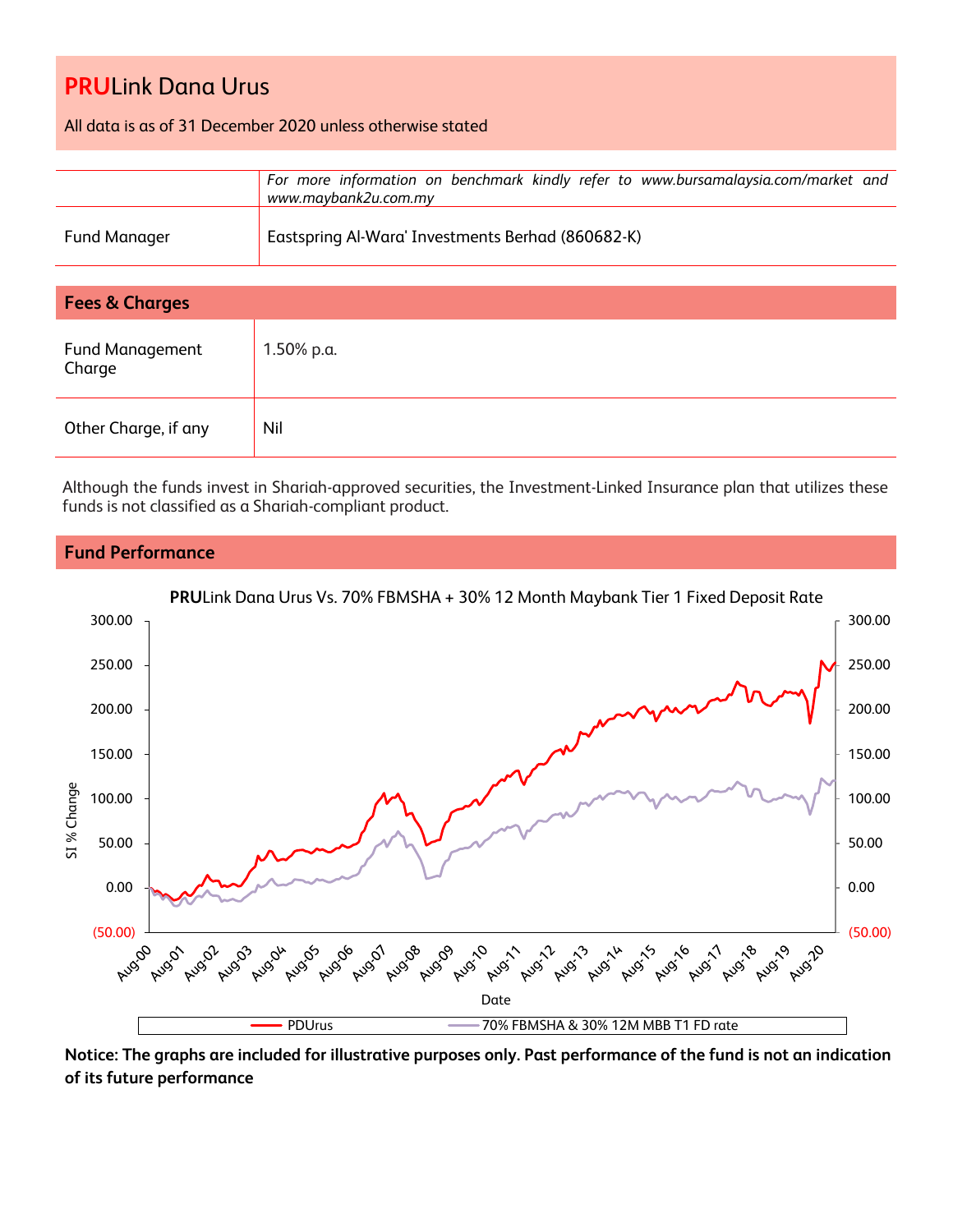All data is as of 31 December 2020 unless otherwise stated

| Year | <b>Actual Performance</b><br><b>PRULink Dana Urus</b> | <b>Benchmark</b><br>70% FTSE-Bursa Malaysia Emas Shariah Index<br>$(FBMSHA) +$<br>30% Maybank 12 Month Fixed Deposit Rate |
|------|-------------------------------------------------------|---------------------------------------------------------------------------------------------------------------------------|
| 2011 | $6.09\%$                                              | 2.81%                                                                                                                     |
| 2012 | 11.56%                                                | 9.25%                                                                                                                     |
| 2013 | 11.06%                                                | 10.25%                                                                                                                    |
| 2014 | 0.80%                                                 | $-1.96%$                                                                                                                  |
| 2015 | 4.65%                                                 | 2.78%                                                                                                                     |
| 2016 | $-1.81%$                                              | $-3.37%$                                                                                                                  |
| 2017 | 8.75%                                                 | 8.41%                                                                                                                     |
| 2018 | $-6.10%$                                              | $-8.60%$                                                                                                                  |
| 2019 | 5.69%                                                 | 3.73%                                                                                                                     |
| 2020 | 9.55%                                                 | 8.14%                                                                                                                     |

### *Sources: Lipper IM and Bloomberg, 31 December 2020*

Notice: Past performance is not an indication of its future performance. This is strictly the performance of the investment/underlying funds, and not the returns earned on the actual premiums paid of the investment-linked insurance product.

Basis of calculation of past performance:

$$
= \left(\frac{Net\text{ Asset Value for Year }n}{Net\text{ Asset Value for Year }n-1}-1\right)\%
$$

### **Investment Risks**

**Please refer to the Appendix 2 for the detailed Investment Risks listing below by order of importance:**

- (A) Market Risk
- (B) Stock / Issuer Risk
- (C) Interest Rate Risk
- (D) Credit / Default Risk
- (E) Reclassification of Shariah Status Risk
- (F) Country Risk
- (G) Risk of Non-Compliance
- (H) Concentration Risk
- (I) Management Company Risk
- (J) Inflation Risk
- (K) Investment Managers' Risk